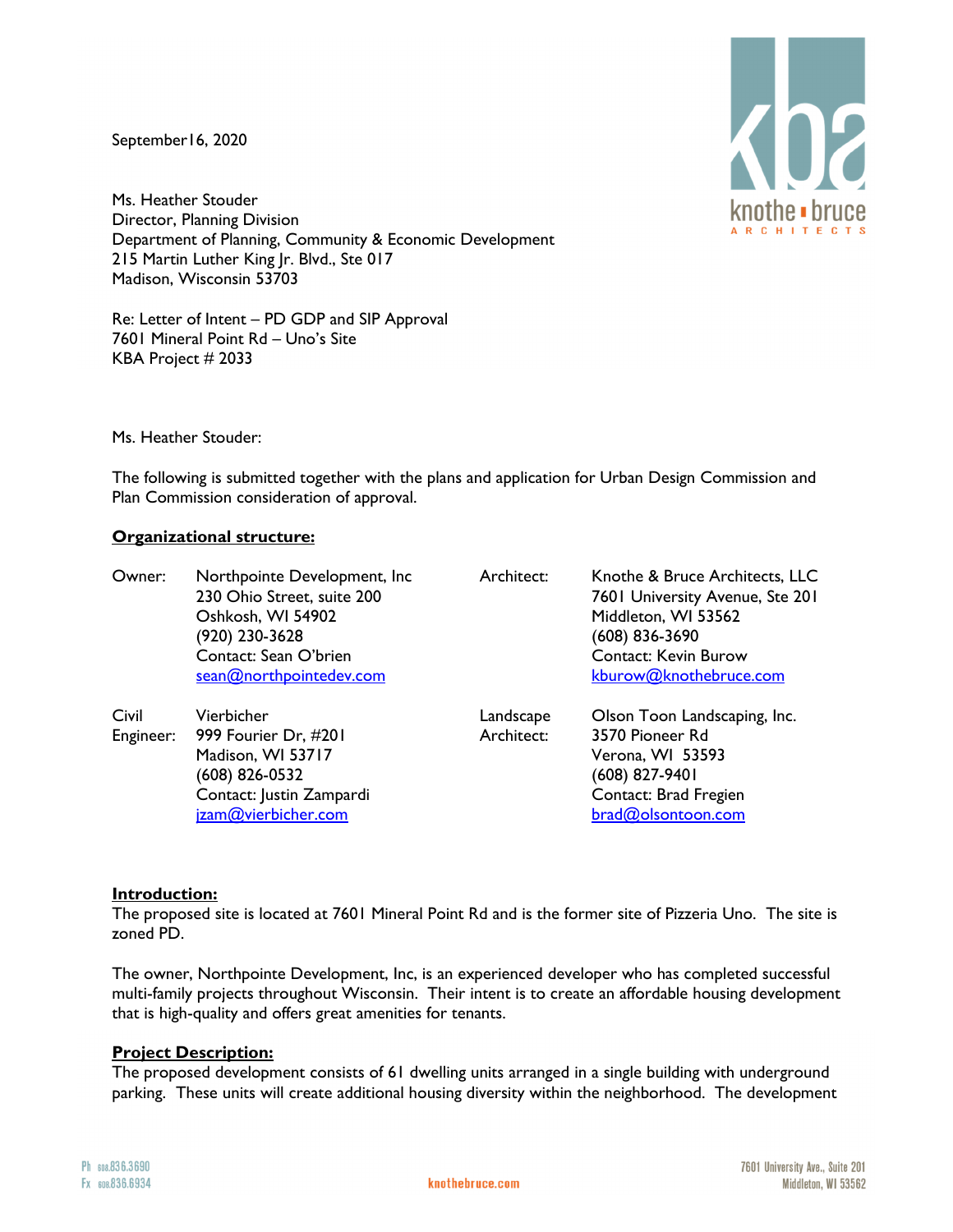will also utilize the reuse of a portion of the original farmhouse. The structure will be shifted on the site and adapted to serve as the commons space. Additional site amenities include exercise facilities, outdoor seating area and a covered/fenced outdoor play area for children.

The building is comprised of four-story wood frame construction over a concrete basement parking garage. All units will have a private patio or deck. Where grade permits, ground floor units have been provided with private exterior entrances. The exterior facades are finished in quality materials, including brick veneer and composite horizontal siding. Trash and recycling will be collected within the basements with private pickup.

The project is accessed via a shared drive connection to Mineral Point Rd. The shared access drive leads uphill to the surface parking lot. The garage entrance for residents is accessed off of Ganser Way. The site also provides convenient pedestrian access to Ganser Way and via stairs and an accessible ramped sidewalk to Mineral Point Road.

This project will not substantially impair or diminish the use, value and enjoyment of other properties within this neighborhood. Quite the opposite. This project will enhance the character of the neighborhood and bring additional opportunities for housing and redeveloping a site and existing building that has remained vacant for several years.

# **Demolition Standards**

We believe that the demolition standards can be met. The original farm house building will be saved and reused and just the newer additions will be removed, as will the existing surface parking lot.

A Re-use and Recycling Plan will be submitted prior to the deconstruction of the existing building additions.

## **Site Development Data:**

## Densities:

| Lot Area                   | 47,763 s.f. / 1.09 acres      |  |
|----------------------------|-------------------------------|--|
| <b>Dwelling Units</b>      | 61                            |  |
| Density                    | 56 units/acre                 |  |
| Open Space Provided        | 14,666 s.f. (250 s.f. / unit) |  |
| Lot Coverage               | 32,057 s.f. / 67%             |  |
| <u> Building Height:</u>   | 4 Stories / 45'               |  |
| <u>Gross Floor Area:</u>   |                               |  |
| <b>Building Footprint:</b> | 108,683 s.f.                  |  |
| Floor Area Ratio           | 2.27                          |  |
| Dwelling Unit Mix:         |                               |  |
| One Bedroom                | 24                            |  |
| Two Bedroom                | 21                            |  |
| Three Bedroom              | 6                             |  |